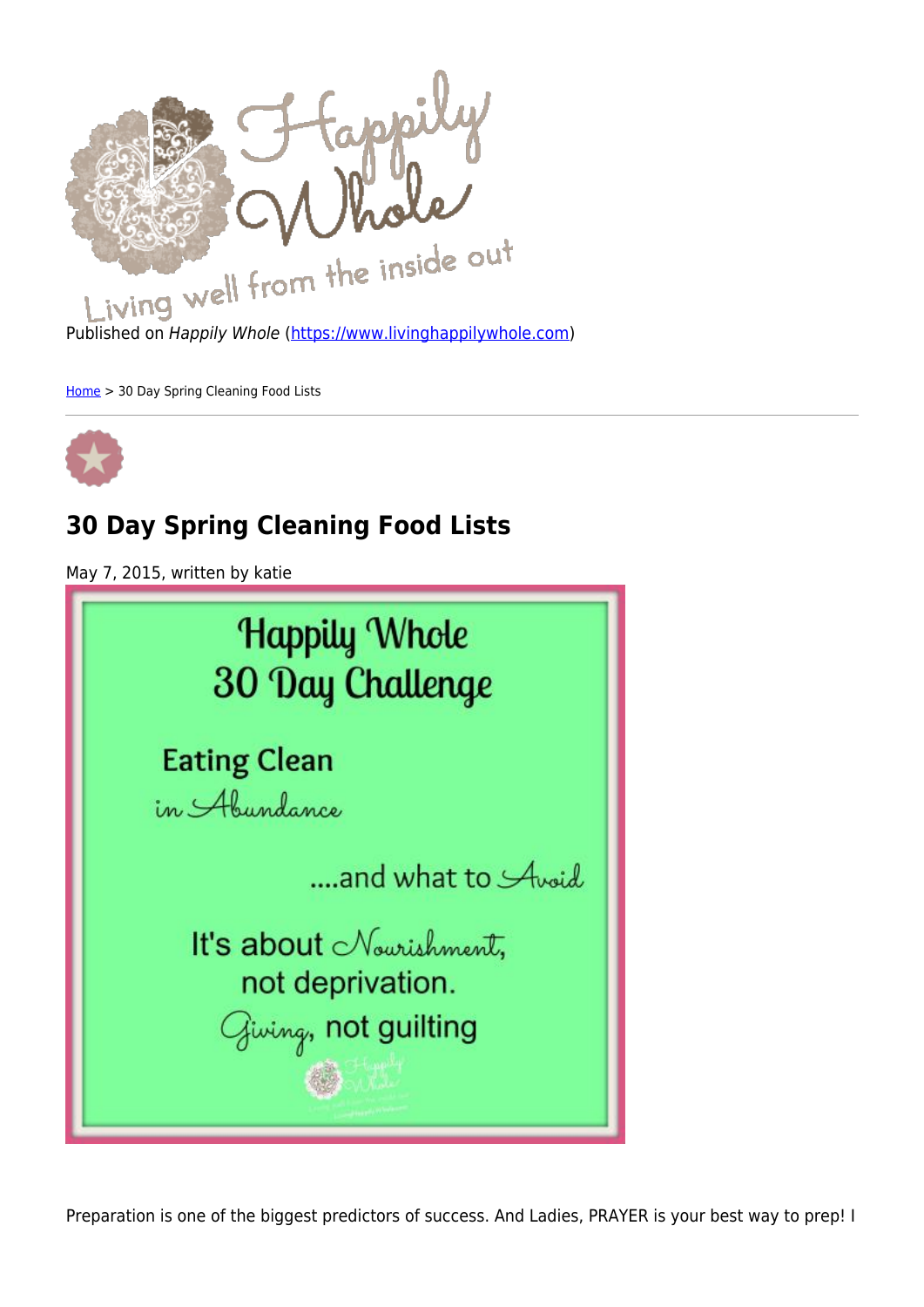know, that's not the concrete 'how to' you're looking for in this post. But if you never consult your Maker, who do you expect is going to provide you with the strength to make real, lasting change successfully?

So, let me say it again: *Preparation is one of the biggest predictors of success and prayer is the best way to prepare.* Okay, don't say I never gave you the most important key to eating clean!

Moving on to the more tangible to dos, let's be clear here: This is going to be a challenge, for some of you more than others. **Your journey is just that: YOURS.** Some of you may already be more than half way to consistent clean eating and refreshing fitness routines. Some are trying this type of thing for the very first time. And yet others may desire inspiration and a new, healthier way of thinking more than a new way of eating. No matter who you are or where you're starting, IDENTIFY YOUR STARTING POINT AND SET A GOAL FOR THE NEXT 30 DAYS.

## *What do you want to get out of this?*

Write your goal down—in your brain, in you journal, heck, on bathroom mirror! Write it wherever it helps you to remain focused for 30 days. No one ever changed a habit, mind or body, in a matter of a weeklong honeymoon stage. So, you're going to have to struggle a little bit during the span of a month. But, with your goal in writing, you'll have something personal and purposeful to reference. So, decide RIGHT NOW—**are you ALL IN for 30 days**?

Here's the deal, the real-clean eating deal: You have to view this process differently than you have in the past. This is an *OPPORTUNITY TO BUILD YOURSELF UP AND NURTURE YOUR BODY AND* **SOUL.** It's about nourishment, not nauseatingly impossible rules. It's about building your body up, not tearing your psyche down. And it is about cleaning out your insides, gaining energy, surrendering your weaknesses, giving God an area of your life you may have been withholding—and then it is about building healthy LIFE HABITS out of all that.

WHEN (not IF) you slip, you'll need to learn to surrender. Give it over to God and not in to guilt. Recognize change is hard but you always have hope. Instead of giving up, get right up and do an immediate 'U Turn' back towards your goal.

Now take a deep breath. The first time you look over these lists, simply take a moment to soften your perspective and let it all sink in. *You're about to make a change and it's going to feel good!*

Then read the lists again and create a grocery list. Set any anxiety aside. I'll provide more direction on how to break this all down in future posts. And, remember, it's a process and it does not have to be perfect. **Right now, you simply need to equip your kitchen.** Each week I'll be adding elements, educating you and providing you with more ideas. You'll will build on what you began.

## *We're getting back to the basics and eating 'close to the earth' for 30 days!*

### **Clean Foods to Eat In Abundance:**

- Fresh vegetables, especially dark leafy greens and bright orange squash and sweet potatoes
- Fresh fruits, especially berries
- Raw nuts and nut butters, especially almonds and walnuts
- Seeds, especially pumpkin seeds, chia seeds and flax seeds
- Legumes, especially black beans, lentils and chick peas
- Quinoa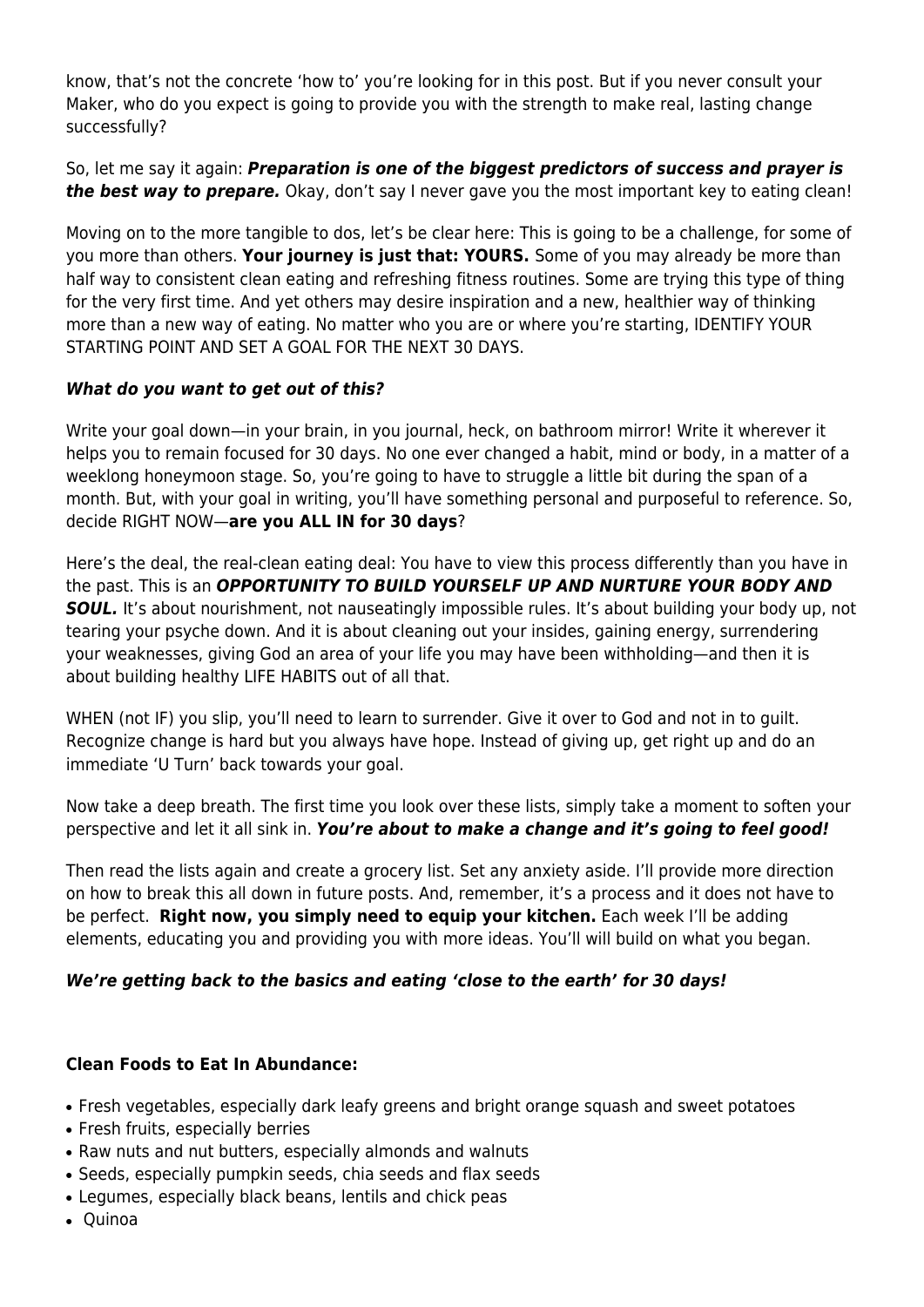- Wild fish, especially salmon
- Eggs, pasture-raised, farm fresh
- Coconut oil, organic, virgin and expeller pressed
- Butter and/or ghee
- Olive oil at room temperature (not cooked), extra virgin and organic
- Avocado
- Spices

**Side Notes:** While fresh are best, you may use frozen vegetables and berries. Choose organic produce whenever possible/feasible. Nuts and nut butters should be natural without any added ingredients except for other ingredients on this or the moderation list. All meats, eggs and butter should be grassfed and from pasture raised animals. You may use Celtic sea salt or Pink Himalayan salt in moderation.

## **Eat/Drink in Abundance Above and Beyond (a bit more advanced):**

- Fermented foods and drinks (kombucha, kefir, kimchi, sauerkraut)
- Apple cider vinegar mixed with water, honey or stevia (see Tips post)
- Lemon water first thing in the morning, warmed
- Green smoothie (see [my morning routine](https://www.livinghappilywhole.com/content/my-healthy-eating-morning-routine-how-make-easy-almond-butter) [1])
- Take a good quality probiotic before bed (like Garden of Life brand)

### **In Moderation (if you desire but not necessary) Eat:**

- Grassfed meats and/or organic pasture-raised chicken
- Raw cheese or goat cheese
- Pasture raised dairy products (milk, cream, yogurt)
- Ancient grains (kamut, buckwheat, quinoa, barely, millet, amaranth, einkorn wheat)
- Sprouted grains ([see this post](https://www.livinghappilywhole.com/articles/eating-well-articles/do-i-eat-gluten-free) [2])
- Oats, especially steel cut
- Coffee and/or tea, organic
- Red wine, organic and sulfite free

**Side Notes:** These items are not necessary to eat, but can add enjoyable variety to a normal diet. Consumed mindfully and no more than ONE serving per day they can be healthy.

### **Stay 100% Away**

- Refined, white sugar and flours
- Pasta, pretzels, packaged snack foods
- Table salt
- Fast food of any kind
- Prepared, boxed foods
- White potatoes
- Soy
- Corn
- Wheat breads and bread/pasta products (unless sprouted and, even then, in moderation)